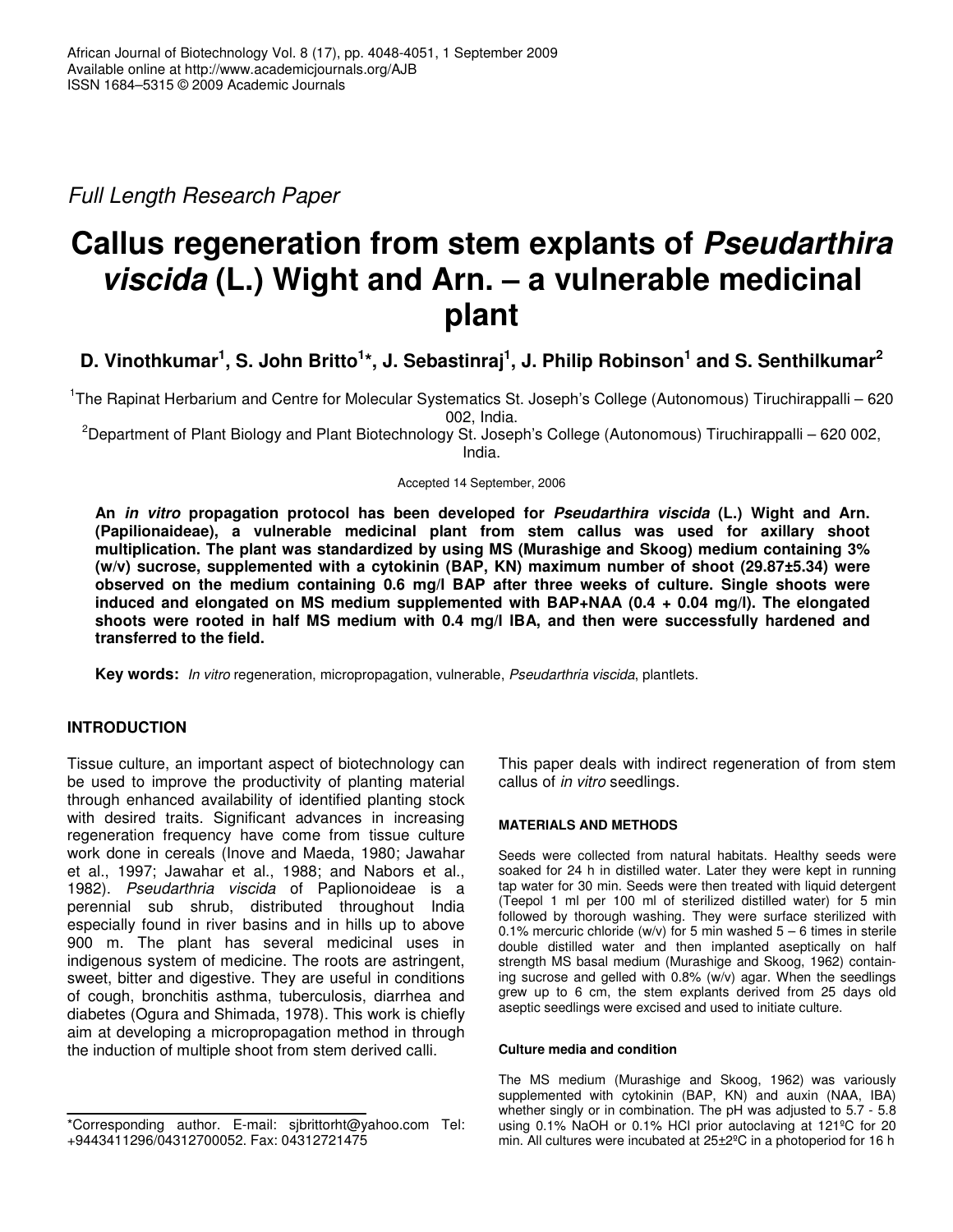| Growth<br><b>Hormones</b> | Concentration<br>(mg/l) | <b>Number</b><br>of<br><b>Culture</b> | Number of<br>responded<br>$\%$ | Mean no. of<br>shoot (cm) | Mean no. of<br>shoot length<br>(cm) | Mean no.<br>of root<br>(cm) | Mean no. of<br>root length<br>(cm) |
|---------------------------|-------------------------|---------------------------------------|--------------------------------|---------------------------|-------------------------------------|-----------------------------|------------------------------------|
| <b>BAP</b>                |                         |                                       |                                |                           |                                     |                             |                                    |
|                           | 0.2                     | 25                                    | 76                             | 11.95±0.38                | $2.66 \pm 0.57$                     |                             |                                    |
|                           | 0.4                     | 25                                    | 84                             | 14.38±3.72                | $3.90 \pm 0.43$                     |                             |                                    |
|                           | 0.6                     | 25                                    | 96                             | 29.87±5.34                | $4.94 \pm 0.38$                     |                             |                                    |
|                           | 0.8                     | 25                                    | 84                             | 17.38±4.98                | $3.21 \pm 0.70$                     |                             |                                    |
|                           | 1.0                     | 25                                    | 72                             | 11.16±1.77                | $2.62 \pm 0.29$                     |                             |                                    |
| KN                        |                         |                                       |                                |                           |                                     |                             |                                    |
|                           | 0.2                     | 25                                    | 80                             | 11.75±0.45                | $2.22 \pm 0.32$                     |                             |                                    |
|                           | 0.4                     | 25                                    | 88                             | 13.09±2.85                | $2.90 \pm 0.24$                     |                             |                                    |
|                           | 0.6                     | 25                                    | 92                             | 14.78±4.04                | $3.10 \pm 0.32$                     |                             |                                    |
|                           | 0.8                     | 25                                    | 76                             | 12.15±0.58                | $3.64 \pm 0.57$                     |                             |                                    |
|                           | 1.0                     | 25                                    | 68                             | 11.76±0.54                | $3.39 \pm 0.65$                     |                             |                                    |
| <b>BAP+NAA</b>            |                         |                                       |                                |                           |                                     |                             |                                    |
|                           | $0.2 + 0.02$            | 25                                    | 76                             | 11.31±0.46                | $3.96 \pm 0.65$                     |                             |                                    |
|                           | $0.4 + 0.04$            | 25                                    | 84                             | 11.61±0.48                | $6.78 \pm 0.73$                     |                             |                                    |
|                           | $0.6 + 0.06$            | 25                                    | 88                             | 13.00±0.85                | $4.45 \pm 1.14$                     |                             |                                    |
|                           | $0.8 + 0.08$            | 25                                    | 80                             | 12.60±0.58                | 4.57±0.57                           |                             |                                    |
|                           | $1.0 + 0.1$             | 25                                    | 68                             | 11.76±0.54                | $4.11 \pm 0.57$                     |                             |                                    |
| <b>KN+NAA</b>             |                         |                                       |                                |                           |                                     |                             |                                    |
|                           | $0.2 + 0.02$            | 25                                    | 68                             | 11.38±0.48                | $2.93 \pm 0.23$                     | $\blacksquare$              |                                    |
|                           | $0.4 + 0.04$            | 25                                    | 72                             | 11.89±0.44                | $3.65 \pm 0.39$                     |                             |                                    |
|                           | $0.6 + 0.06$            | 25                                    | 88                             | 12.31±0.55                | $4.41 \pm 0.66$                     |                             |                                    |
|                           | $0.8 + 0.08$            | 25                                    | 68                             | 11.77±0.41                | $3.81 \pm 0.77$                     |                             |                                    |
|                           | $1.0 + 0.1$             | 25                                    | 60                             | 11.41±0.49                | $3.12 \pm 0.41$                     |                             |                                    |
| <b>IBA</b>                |                         |                                       |                                |                           |                                     |                             |                                    |
|                           | 0.2                     | 25                                    | 80                             |                           |                                     | $2.20 \pm 0.60$             | $8.26 \pm 1.15$                    |
|                           | 0.4                     | 25                                    | 88                             |                           |                                     | $3.68 \pm 0.46$             | 11.27±0.82                         |
|                           | 0.6                     | 25                                    | 80                             |                           |                                     | $2.95 \pm 0.58$             | $9.53 \pm 0.88$                    |
|                           | 0.8                     | 25                                    | 72                             |                           |                                     | $2.27 \pm 0.44$             | $8.03 \pm 0.98$                    |
|                           | 1.0                     | 25                                    | 68                             |                           |                                     | $1.47 \pm 0.49$             | $6.83 \pm 1.10$                    |

**Table 1.** *In vitro* responses from stem callus of *Psudarthria viscida* Wight & Arn.

25 explants were used for each treatment and data (Standard Deviation) recorded three-four weeks after culture.

for a day under white fluorescent light and with 55-60% relative humidity. Each experiment was repeated at least two times with 25 cultures per treatment. The mean percentage of cultures producing multiple shoots and mean number of shoots per culture were recorded after two weeks. The percentages of rooting and average number of roots per shoot were recorded after 10 days. The data were analyzed statistically.

# **RESULTS AND DISCUSSION**

Stem segments produced callus efficiently on the MS medium (Murashige and Skoog, 1962) augmented with various concentration of cytokinin (BAP 0.2, 0.4, 0.8, 1.0 mg/l, KN 0.2, 0.4, 0.8, 1.0 mg/l). Significant callus for-

mation was observed within  $10 - 15$  days at the cut ends and surface of the explants. Compact green nodular callus was observed in stem explants within 4 weeks. The buds like calli were observed after one month of inoculation. Initially buds were light green color on MS medium (Murashige and Skoog, 1962) supplemented with 0.2 mg/l BAP. Among the different concentrations of cytokinin used for callus induction, optimal result was observed in MS medium with 0.2 mg/l BAP (Figure 1a,b).

For shoot differentiation light green compact calli of stem explants were subcultured in MS medium supplemented with different concentrations of BAP or KN. The highest percentage of shoot multiplication was observed on MS medium with 0.6 mg/l BAP (Table 1). At low con-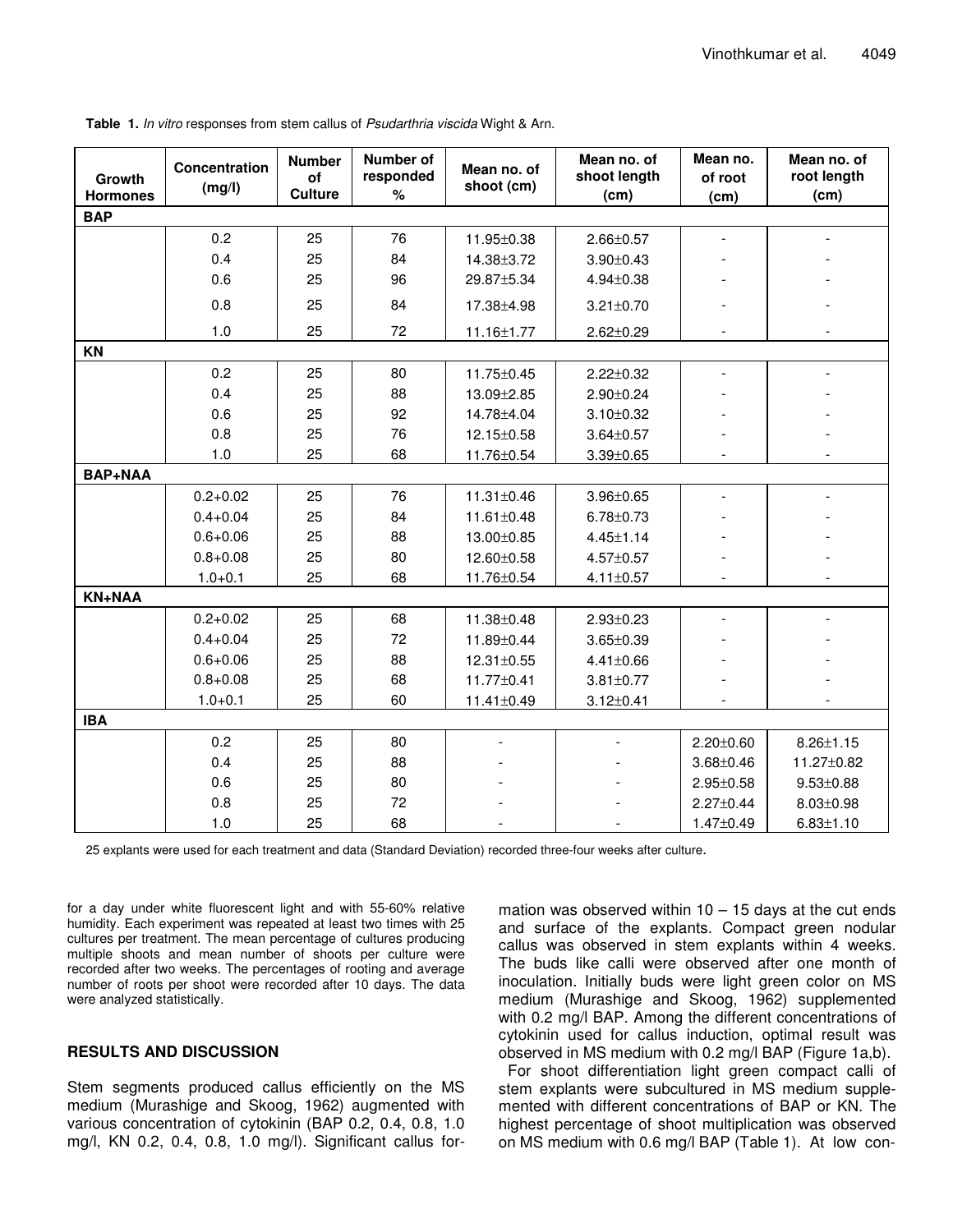

**Figure 1.** *In vitro* multiplication of *Psuedarthria viscida* through indirect regeneration. a,b) callus induction from stem explant in MS+BAP (0.2mg/l); c) Shoots multiplication in MS+BAP (0.6mg/l), d) Shoot elongation in MS+(BAP 0.4+NAA 0.04mg/l); e)Root development in half MS+ (IBA 0.4mg/l); f,g) Hardening (sand, garden soil and farmyard manure ratio of 1:1:1); h) Transferred to plastic pages.

centration of BAP, the callus did not produce multiple shoots. Therefore, increasing concentration of BAP resulted in production of more amount of callus with buds. Notable shoots multiplication was observed on MS medium with 0.6 mg/l BAP (Table 1, Figure 1c). 24 explants responded out of 25 inoculated explants. 29.87±5.34 multiple shoots of 29.87±5.34 were observed in same concentration. When treated with various concentrations of cytokinin, less amount of multiple shoots were observed compared to BAP. Highest percentage (92%) was observed on MS medium supplemented with KN 0.6 mg/l (Table 1). The maximum number of shoot multiplication was observed in the concentration 14.78±4.04 (Table 1). When treated with high concentration of KN, the callus did not produce multiple shoots, hence, color was changed from light green to brown color. In the same concentration of KN the callus produced very low multiple shoots (Shimada and Yamada, 1979). The regenerated shoot buds were grown in MS medium containing different concentrations of cytokinin (BAP or KN) singly or in combination with auxin (NAA or IAA) for shoot elongation. The highest shoot elongation was achieved by culturing on MS medium supplemented with the combination of cytokinin and auxin (BAP 0.4+NAA 0.04 mg/l) maximum shoot length 6.78 cm was observed in this concentration (Figure 1d).

Cytokinin treatment alone did not elongate shoot but produced multiple shoots. KN with NAA treated explants produced basal callus on surface of the explants. The best result was observed on MS medium supplemented with BAP with NAA (0.4 mg/l  $+$  0.04 mg/l). Healthy shoots were transferred to rooting medium containing half strength MS medium supplemented with different concentration of auxin (IBA 0.2 - 1.0 mg/l). Roots emerged from the cut end of the shoots within one week. The roots are white, long and slender with hairs. Jawahar et al. (1998) have reported on *Lycopersicon esculentum* species roots were white and long slender with hairs. Maximum numbers of roots were observed on half MS medium supplemented with auxin (IBA 0.4 mg/l (Figure 1e). Maximum root length (1.27±0.82) per shoot was